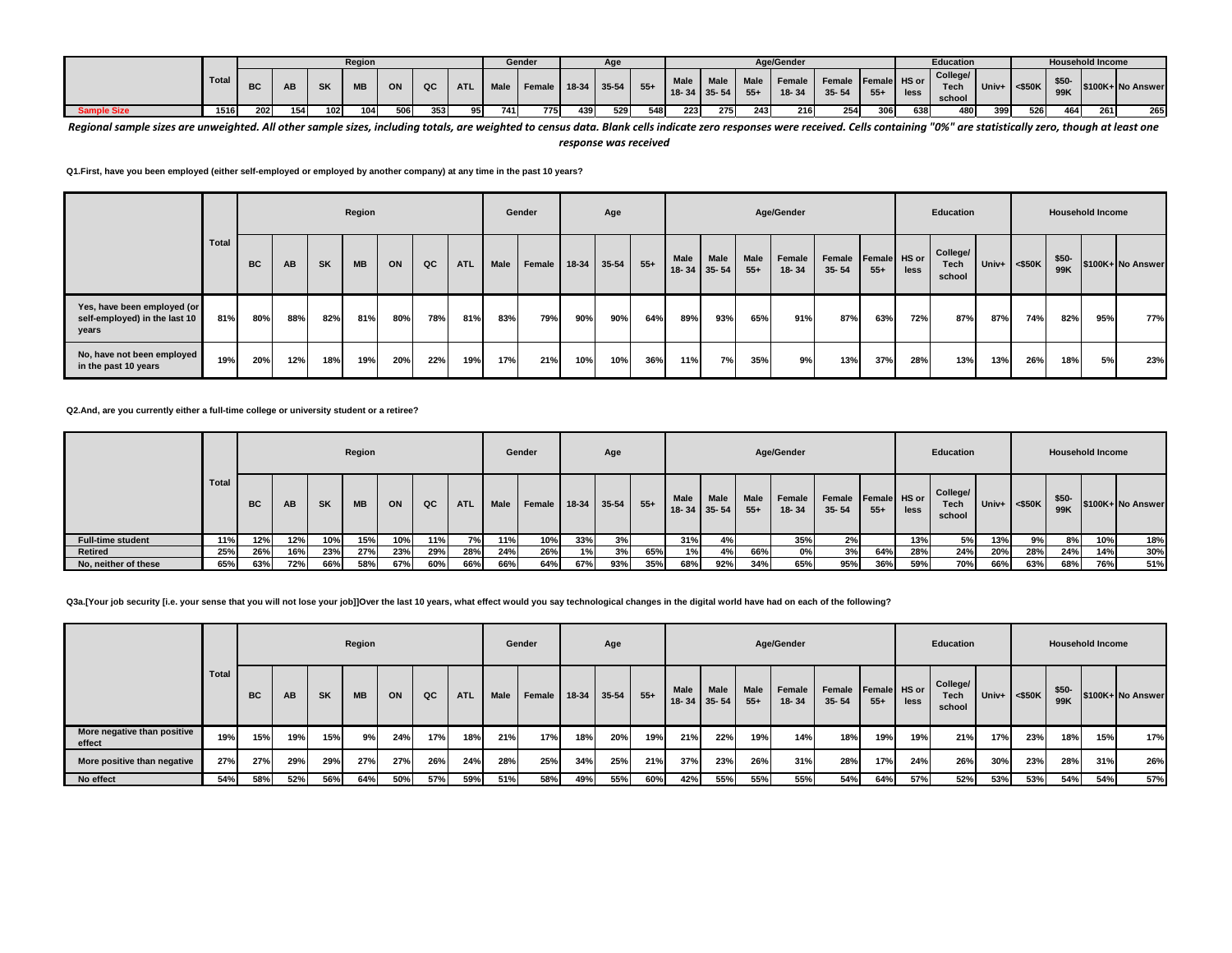**Q3a.[Your satisfaction with your work]Over the last 10 years, what effect would you say technological changes in the digital world have had on each of the following?**

| Sample Size (For all Q3)              | 1221         | 158       | 1371 | 85        | 82        | 400 | 274 | 74         | 612         | 609    | 395     | 476       | 350   | 199               | 255                      | 158                   | 197                 | 221                 | 191                   | 459  | 416                               | 346                | 390 | 379                     | 247 | 205               |
|---------------------------------------|--------------|-----------|------|-----------|-----------|-----|-----|------------|-------------|--------|---------|-----------|-------|-------------------|--------------------------|-----------------------|---------------------|---------------------|-----------------------|------|-----------------------------------|--------------------|-----|-------------------------|-----|-------------------|
|                                       |              |           |      |           | Region    |     |     |            |             | Gender |         | Age       |       |                   |                          |                       | Age/Gender          |                     |                       |      | Education                         |                    |     | <b>Household Income</b> |     |                   |
|                                       | <b>Total</b> | <b>BC</b> | AB.  | <b>SK</b> | <b>MB</b> | ON  | QC  | <b>ATL</b> | <b>Male</b> | Female | $18-34$ | $35 - 54$ | $55+$ | Male<br>$18 - 34$ | <b>Male</b><br>$35 - 54$ | <b>Male</b><br>$55 -$ | Female<br>$18 - 34$ | Female<br>$35 - 54$ | Female HS or<br>$55+$ | less | College/<br><b>Tech</b><br>school | Univ+ $\leq$ \$50K |     | \$50-<br>99K            |     | \$100K+ No Answer |
| More negative than positive<br>effect | 14%          | 12%       | 15%  | 14%       | 12%       | 17% | 13% | 5%         | 15%         | 13%    | 14%     | 15%       | 14%   | 16%               | 16%                      | 15%                   | 11%                 | 13%                 | 14%                   | 14%  | 13%                               | 16%                | 13% | 15%                     | 13% | 17%               |
| More positive than negative           | 48%          | 43%       | 50%  | 44%       | 45%       | 46% | 51% | 58%        | 50%         | 47%    | 48%     | 50%       | 46%   | 51%               | 49%                      | 50%                   | 46%                 | 51%                 | 43%                   | 43%  | 51%                               | 53%                | 47% | 47%                     | 57% | 41%               |
| No effect                             | 38%          | 45%       | 35%  | 43%       | 43%       | 36% | 35% | 37%        | 35%         | 40%    | 38%     | 36%       | 40%   | 34%               | 36%                      | 35%                   | 42%                 | 36%                 | 43%                   | 44%  | 36%                               | 32%                | 40% | 38%                     | 30% | 42%               |

**Q3a.[Your pay and benefits]Over the last 10 years, what effect would you say technological changes in the digital world have had on each of the following?**

 $\sim$ 

|                                       |       |           |     |           | Region    |     |     |            |             | Gender |     | Age         |       |      |                           |                      | Age/Gender      |                                  |       |      | Education                         |     |                    |              | <b>Household Income</b> |                   |
|---------------------------------------|-------|-----------|-----|-----------|-----------|-----|-----|------------|-------------|--------|-----|-------------|-------|------|---------------------------|----------------------|-----------------|----------------------------------|-------|------|-----------------------------------|-----|--------------------|--------------|-------------------------|-------------------|
|                                       | Total | <b>BC</b> | AB  | <b>SK</b> | <b>MB</b> | ON  | QC  | <b>ATL</b> | <b>Male</b> | Female |     | 18-34 35-54 | $55+$ | Male | Male<br>$18 - 34$ 35 - 54 | <b>Male</b><br>$55+$ | Female<br>18-34 | Female Female HS or<br>$35 - 54$ | $55+$ | less | College/<br><b>Tech</b><br>school |     | Univ+ $\leq$ \$50K | \$50-<br>99K |                         | \$100K+ No Answer |
| More negative than positive<br>effect | 19%   | 14%       | 23% | 17%       | 14%       | 24% | 11% | 17%        | 20%         | 17%    | 22% | 17%         | 17%   | 25%  | 17%                       | 21%                  | 19%             | 17%                              | 13%   | 17%  | 21%                               | 17% | 21%                | 17%          | 17%                     | 20%               |
| More positive than negative           | 25%   | 22%       | 23% | 23%       | 36%       | 23% | 32% | 23%        | 26%         | 25%    | 27% | 27%         | 22%   | 29%  | 26%                       | 22%                  | 26%             | 28%                              | 22%   | 24%  | 25%                               | 28% | 25%                | 27%          | 29%                     | 19%               |
| No effect                             | 56%   | 64%       | 54% | 60%       | 51%       | 53% | 57% | 59%        | 54%         | 58%    | 51% | 57%         | 61%   | 46%  | 57%                       | 57%                  | 55%             | 55%                              | 65%   | 59%  | 54%                               | 55% | 55%                | 56%          | 55%                     | 61%               |

**Q3b.[Your job security [i.e. your sense that you will not lose your job]]And, over the last 10 years, what effect would you say technological changes in the physical world have had on each of the following?**

|                                       |       |           |     |     | Region    |     |     |            |             | Gender |               | Age |       |      |                     |                      | Age/Gender      |                                  |       |      | Education                         |       |           |              | <b>Household Income</b> |                   |
|---------------------------------------|-------|-----------|-----|-----|-----------|-----|-----|------------|-------------|--------|---------------|-----|-------|------|---------------------|----------------------|-----------------|----------------------------------|-------|------|-----------------------------------|-------|-----------|--------------|-------------------------|-------------------|
|                                       | Total | <b>BC</b> | AB  | SK  | <b>MB</b> | ON  | QC  | <b>ATL</b> | <b>Male</b> | Female | $18-34$ 35-54 |     | $55+$ | Male | Male<br>18-34 35-54 | <b>Male</b><br>$55+$ | Female<br>18-34 | Female Female HS or<br>$35 - 54$ | $55+$ | less | College/<br><b>Tech</b><br>school | Univ+ | $<$ \$50K | \$50-<br>99K |                         | \$100K+ No Answer |
| More negative than positive<br>effect | 19%   | 14%       | 24% | 22% | 11%       | 22% | 16% | 23%        | 21%         | 18%    | 21%           | 19% | 17%   | 25%  | 20%                 | 19%                  | 18%             | 18%                              | 16%   | 21%  | 22%                               | 15%   | 23%       | 18%          | 14%                     | 23%               |
| More positive than negative           | 22%   | 21%       | 27% | 26% | 27%       | 20% | 22% | 18%        | 24%         | 20%    | 27%           | 20% | 19%   | 28%  | 22%                 | 22%                  | 26%             | 17%                              | 16%   | 22%  | 20%                               | 23%   | 21%       | 22%          | 27%                     | 17%               |
| No effect                             | 59%   | 65%       | 49% | 53% | 62%       | 58% | 62% | 59%        | 55%         | 63%    | 52%           | 61% | 64%   | 48%  | 58%                 | 59%                  | 56%             | 64%                              | 68%   | 57%  | 58%                               | 63%   | 56%       | 60%          | 59%                     | 61%               |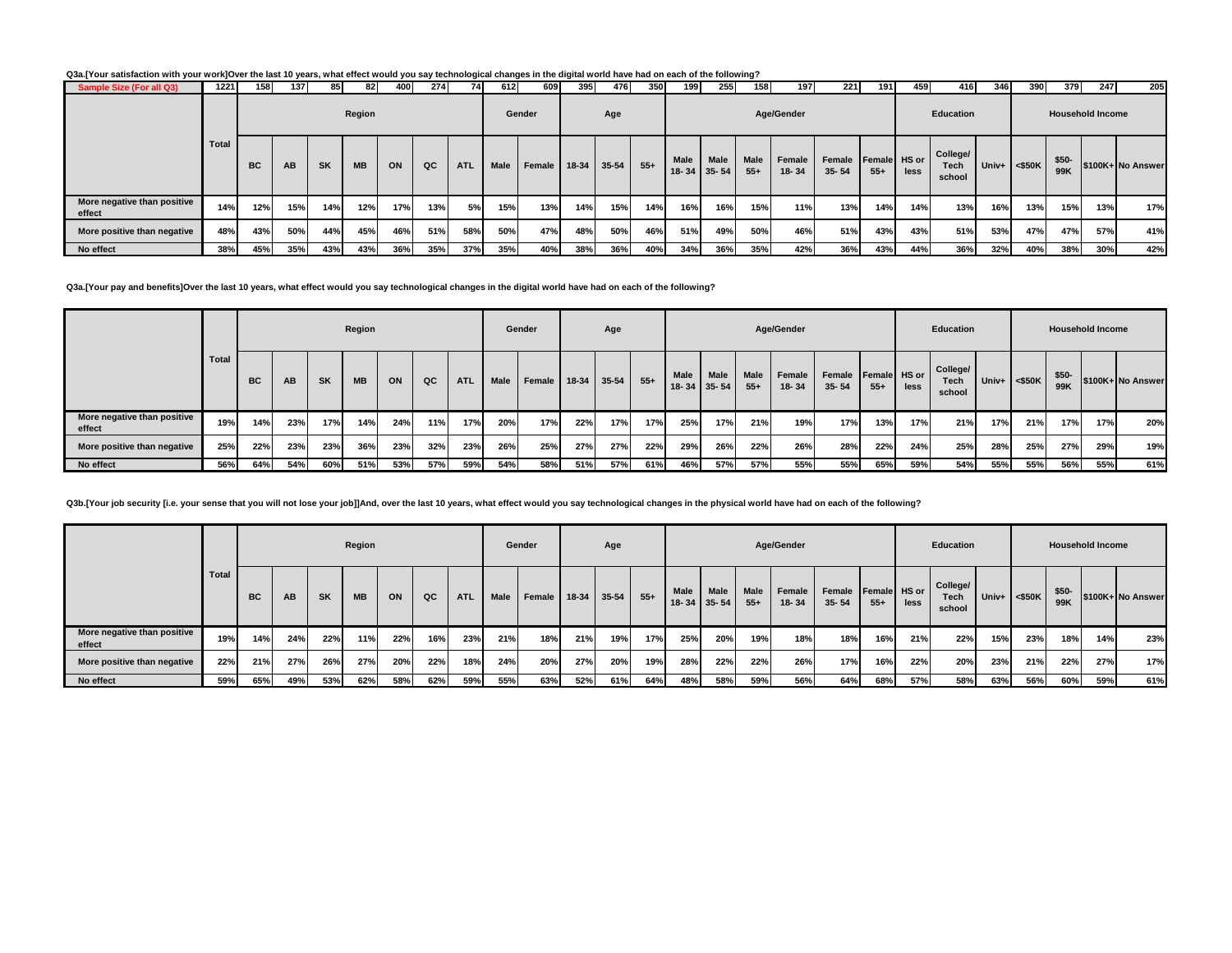### **Q3b.[Your satisfaction with your work]And, over the last 10 years, what effect would you say technological changes in the physical world have had on each of the following?**

|                                       |              |           |           |           | Region    |     |     |            |             | Gender |     | Age         |        |             |                            |                      | Age/Gender      |                     |                       |      | Education                         |       |           | <b>Household Income</b> |     |                   |
|---------------------------------------|--------------|-----------|-----------|-----------|-----------|-----|-----|------------|-------------|--------|-----|-------------|--------|-------------|----------------------------|----------------------|-----------------|---------------------|-----------------------|------|-----------------------------------|-------|-----------|-------------------------|-----|-------------------|
|                                       | <b>Total</b> | <b>BC</b> | <b>AB</b> | <b>SK</b> | <b>MB</b> | ON  | QC  | <b>ATL</b> | <b>Male</b> | Female |     | 18-34 35-54 | $55 +$ | <b>Male</b> | <b>Male</b><br>18-34 35-54 | <b>Male</b><br>$55+$ | Female<br>18-34 | Female<br>$35 - 54$ | Female HS or<br>$55+$ | less | College/<br><b>Tech</b><br>school | Univ+ | $<$ \$50K | $$50-$<br>99K           |     | \$100K+ No Answer |
| More negative than positive<br>effect | 13%          | 13%       | 13%       | 11%       | 5%        | 16% | 12% | 4%         | 13%         | 13%    | 13% | 14%         | 12%    | 15%         | 13%                        | 10%                  | 12%             | 14%                 | 13%                   | 13%  | 13%                               | 13%   | 12%       | 13%                     | 12% | 15%               |
| More positive than negative           | 41%          | 35%       | 43%       | 42%       | 41%       | 38% | 46% | 44%        | 43%         | 39%    | 44% | 39%         | 39%    | 49%         | 41%                        | 39%                  | 39%             | 38%                 | 39%                   | 39%  | 42%                               | 42%   | 42%       | 39%                     | 48% | 32%               |
| No effect                             | 46%          | 52%       | 44%       | 47%       | 54%       | 45% | 42% | 52%        | 44%         | 48%    | 42% | 47%         | 49%    | 36%         | 46%                        | 51%                  | 49%             | 48%                 | 48%                   | 48%  | 45%                               | 45%   | 45%       | 47%                     | 39% | 54%               |

#### **Q3b.[Your pay and benefits]And, over the last 10 years, what effect would you say technological changes in the physical world have had on each of the following?**

|                                       |       |           |     |           | Region    |     |     |            |             | Gender |     | Age         |       |      |                           |                      | Age/Gender      |                     |                       |      | Education                         |     |                 |              | <b>Household Income</b> |                   |
|---------------------------------------|-------|-----------|-----|-----------|-----------|-----|-----|------------|-------------|--------|-----|-------------|-------|------|---------------------------|----------------------|-----------------|---------------------|-----------------------|------|-----------------------------------|-----|-----------------|--------------|-------------------------|-------------------|
|                                       | Total | <b>BC</b> | AB  | <b>SK</b> | <b>MB</b> | ON  | QC  | <b>ATL</b> | <b>Male</b> | Female |     | 18-34 35-54 | $55+$ | Male | Male<br>$18 - 34$ 35 - 54 | <b>Male</b><br>$55+$ | Female<br>18-34 | Female<br>$35 - 54$ | Female HS or<br>$55+$ | less | College/<br><b>Tech</b><br>school |     | Univ+ $<$ \$50K | \$50-<br>99K |                         | \$100K+ No Answer |
| More negative than positive<br>effect | 15%   | 12%       | 21% | 15%       | 6%        | 20% | 10% | 11%        | 18%         | 13%    | 16% | 16%         | 14%   | 21%  | 16%                       | 18%                  | 12%             | 15%                 | 11%                   | 15%  | 17%                               | 13% | 17%             | 14%          | 16%                     | 15%               |
| More positive than negative           | 22%   | 19%       | 22% | 22%       | 36%       | 20% | 25% | 21%        | 24%         | 20%    | 27% | 21%         | 18%   | 29%  | 22%                       | 20%                  | 25%             | 19%                 | 16%                   | 21%  | 22%                               | 22% | 24%             | 22%          | 24%                     | 16%               |
| No effect                             | 63%   | 69%       | 57% | 63%       | 57%       | 60% | 65% | 68%        | 58%         | 67%    | 57% | 64%         | 68%   | 51%  | 62%                       | 62%                  | 63%             | 66%                 | 74%                   | 63%  | 61%                               | 64% | 59%             | 64%          | 61%                     | 69%               |

Q4a.[Your job security [i.e. your sense that you will not lose your job]]Thinking about the next 10 years, what sort of effect would you say you expect technological changes in the digital world to have on each of the foll

| Sample Size (For all Q4)              | 1045  | 131       | $1211$ | 69        | 65        | 350 | 222 | 63         | 532         | 513    | 419 | 464         | 162   | <b>210</b> | 247                       | 74            | 209                 | 217                              | 88    | 397  | 341                               | 307 | 326                | 328           | 220                     | 170               |
|---------------------------------------|-------|-----------|--------|-----------|-----------|-----|-----|------------|-------------|--------|-----|-------------|-------|------------|---------------------------|---------------|---------------------|----------------------------------|-------|------|-----------------------------------|-----|--------------------|---------------|-------------------------|-------------------|
|                                       |       |           |        |           | Region    |     |     |            |             | Gender |     | Age         |       |            |                           |               | Age/Gender          |                                  |       |      | Education                         |     |                    |               | <b>Household Income</b> |                   |
|                                       | Total | <b>BC</b> | AB     | <b>SK</b> | <b>MB</b> | ON  | QC  | <b>ATL</b> | <b>Male</b> | Female |     | 18-34 35-54 | $55+$ | Male       | Male<br>$18 - 34$ 35 - 54 | Male<br>$55+$ | Female<br>$18 - 34$ | Female Female HS or<br>$35 - 54$ | $55+$ | less | College/<br><b>Tech</b><br>school |     | Univ+ $\leq$ \$50K | $$50-$<br>99K |                         | \$100K+ No Answer |
| More negative than positive<br>effect | 28%   | 28%       | 30%    | 26%       | 17%       | 30% | 23% | 39%        | 29%         | 28%    | 28% | 30%         | 23%   | 26%        | 34%                       | 20%           | 31%                 | 26%                              | 25%   | 24%  | 35%                               | 26% | 33%                | 29%           | 23%                     | 23%               |
| More positive than negative           | 27%   | 26%       | 24%    | 33%       | 40%       | 27% | 29% | 19%        | 29%         | 25%    | 33% | 24%         | 20%   | 35%        | 25%                       | 26%           | 30%                 | 24%                              | 15%   | 30%  | 22%                               | 28% | 26%                | 27%           | 28%                     | 26%               |
| No effect                             | 45%   | 47%       | 47%    | 41%       | 43%       | 43% | 48% | 42%        | 42%         | 47%    | 39% | 46%         | 58%   | 39%        | 42%                       | 54%           | 39%                 | 50%                              | 60%   | 45%  | 43%                               | 46% | 41%                | 44%           | 48%                     | 50%               |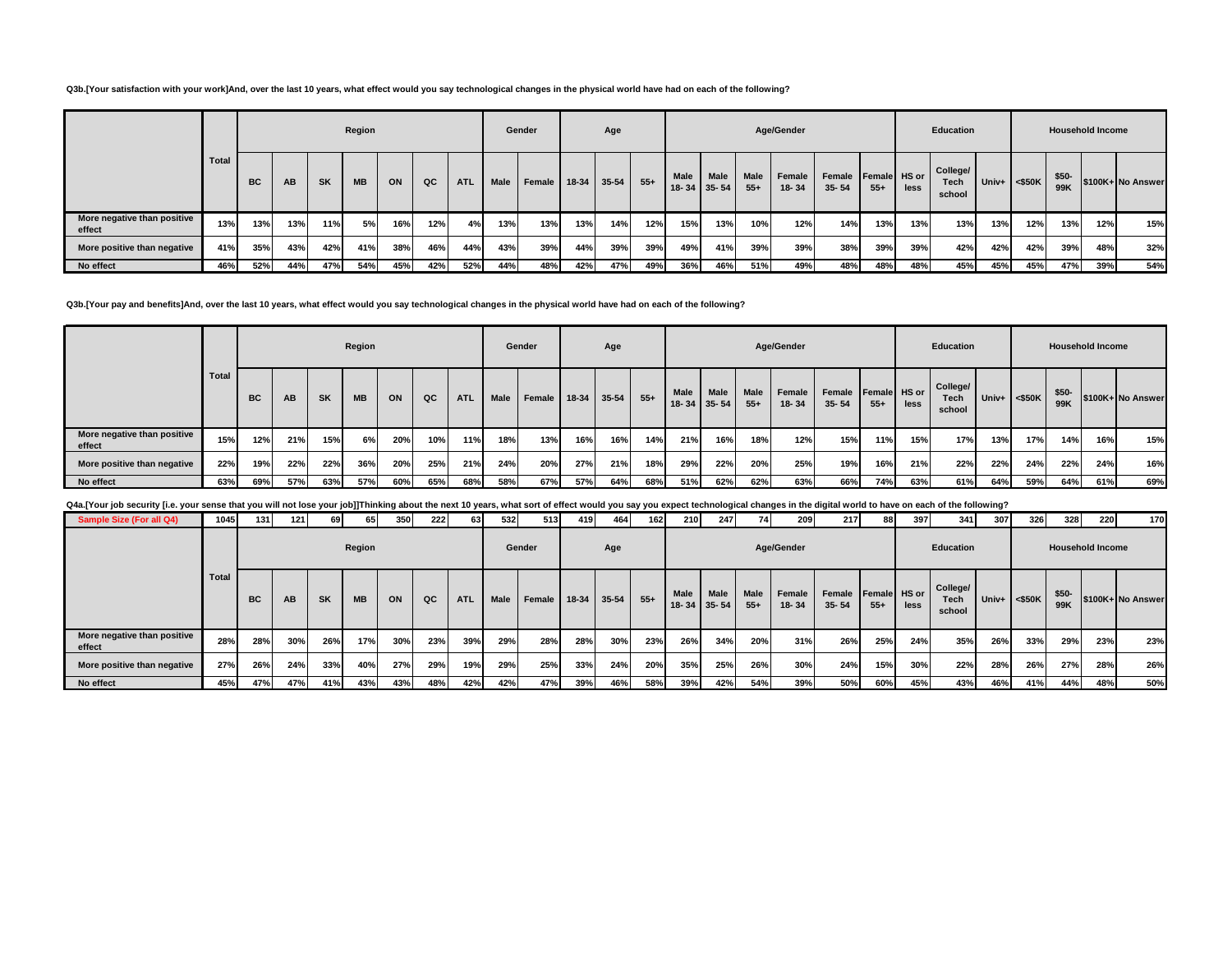### **Q4a.[Your satisfaction with your work]Thinking about the next 10 years, what sort of effect would you say you expect technological changes in the digital world to have on each of the following?**

|                                       |              |           |     |           | Region    |     |     |            |      | Gender |     | Age         |       |                          |                          |                      | Age/Gender          |                     |                       |      | Education                         |                    |     | <b>Household Income</b> |     |                   |
|---------------------------------------|--------------|-----------|-----|-----------|-----------|-----|-----|------------|------|--------|-----|-------------|-------|--------------------------|--------------------------|----------------------|---------------------|---------------------|-----------------------|------|-----------------------------------|--------------------|-----|-------------------------|-----|-------------------|
|                                       | <b>Total</b> | <b>BC</b> | AB  | <b>SK</b> | <b>MB</b> | ON  | QC  | <b>ATL</b> | Male | Female |     | 18-34 35-54 | $55+$ | <b>Male</b><br>$18 - 34$ | <b>Male</b><br>$35 - 54$ | <b>Male</b><br>$55+$ | Female<br>$18 - 34$ | Female<br>$35 - 54$ | Female HS or<br>$55+$ | less | College/<br><b>Tech</b><br>school | Univ+ $\leq$ \$50K |     | $$50-$<br>99K           |     | \$100K+ No Answer |
| More negative than positive<br>effect | 17%          | 15%       | 15% | 20%       | 9%        | 22% | 15% | 11%        | 18%  | 17%    | 14% | 21%         | 18%   | 15%                      | 22%                      | 14%                  | 12%                 | 20%                 | 21%                   | 14%  | 20%                               | 19%                | 20% | 19%                     | 14% | 13%               |
| More positive than negative           | 44%          | 44%       | 46% | 46%       | 54%       | 43% | 42% | 42%        | 44%  | 44%    | 51% | 41%         | 33%   | 50%                      | 40%                      | 40%                  | 52%                 | 43%                 | 27%                   | 41%  | 41%                               | 49%                | 41% | 43%                     | 52% | 39%               |
| No effect                             | 39%          | 41%       | 39% | 34%       | 37%       | 35% | 43% | 48%        | 39%  | 39%    | 36% | 38%         | 49%   | 36%                      | 39%                      | 45%                  | 35%                 | 38%                 | 52%                   | 45%  | 39%                               | 32%                | 38% | 38%                     | 34% | 48%               |

**Q4a.[Your pay and benefits]Thinking about the next 10 years, what sort of effect would you say you expect technological changes in the digital world to have on each of the following?**

|                                       |       |     |     |           | Region    |     |     |            |             | Gender |         | Age       |       |      |                                  |                      | Age/Gender          |                     |                       |      | Education                  |                    |     |              | <b>Household Income</b> |                   |
|---------------------------------------|-------|-----|-----|-----------|-----------|-----|-----|------------|-------------|--------|---------|-----------|-------|------|----------------------------------|----------------------|---------------------|---------------------|-----------------------|------|----------------------------|--------------------|-----|--------------|-------------------------|-------------------|
|                                       | Total | BC  | AB  | <b>SK</b> | <b>MB</b> | ON  | QC  | <b>ATL</b> | <b>Male</b> | Female | $18-34$ | $35 - 54$ | $55+$ | Male | <b>Male</b><br>$18 - 34$ 35 - 54 | <b>Male</b><br>$55+$ | Female<br>$18 - 34$ | Female<br>$35 - 54$ | Female HS or<br>$55+$ | less | College/<br>Tech<br>school | Univ+ $\leq$ \$50K |     | \$50-<br>99K |                         | \$100K+ No Answer |
| More negative than positive<br>effect | 22%   | 19% | 20% | 25%       | 15%       | 27% | 18% | 17%        | 25%         | 18%    | 21%     | 22%       | 22%   | 23%  | 27%                              | 27%                  | 18%                 | 18%                 | 18%                   | 19%  | 24%                        | 22%                | 26% | 21%          | 21%                     | 17%               |
| More positive than negative           | 27%   | 22% | 27% | 27%       | 49%       | 29% | 26% | 19%        | 27%         | 27%    | 32%     | 24%       | 19%   | 31%  | 24%                              | 24%                  | 34%                 | 24%                 | 15%                   | 29%  | 25%                        | 26%                | 26% | 30%          | 27%                     | 21%               |
| No effect                             | 52%   | 59% | 54% | 48%       | 36%       | 45% | 57% | 64%        | 48%         | 55%    | 47%     | 54%       | 58%   | 46%  | 50%                              | 49%                  | 48%                 | 58%                 | 66%                   | 52%  | 50%                        | 53%                | 48% | 50%          | 52%                     | 61%               |

Q4b.[Your job security [i.e. your sense that you will not lose your job]]Thinking about the next 10 years, what sort of effect would you say you expect technological changes in the physical world to have on each of the fol

|                                       |       |     |     |           | Region    |     |     |            |      | Gender             |     | Age |       |                   |                          |                      | Age/Gender      |                     |                       |      | Education                         |     |                    |              | <b>Household Income</b> |                   |
|---------------------------------------|-------|-----|-----|-----------|-----------|-----|-----|------------|------|--------------------|-----|-----|-------|-------------------|--------------------------|----------------------|-----------------|---------------------|-----------------------|------|-----------------------------------|-----|--------------------|--------------|-------------------------|-------------------|
|                                       | Total | BC  | AB  | <b>SK</b> | <b>MB</b> | ON  | QC  | <b>ATL</b> | Male | Female 18-34 35-54 |     |     | $55+$ | Male<br>$18 - 34$ | <b>Male</b><br>$35 - 54$ | <b>Male</b><br>$55+$ | Female<br>18-34 | Female<br>$35 - 54$ | Female HS or<br>$55+$ | less | College/<br><b>Tech</b><br>school |     | Univ+ $\leq$ \$50K | \$50-<br>99K |                         | \$100K+ No Answer |
| More negative than positive<br>effect | 25%   | 24% | 29% | 27%       | 19%       | 26% | 22% | 26%        | 26%  | 24%                | 25% | 26% | 20%   | 25%               | 28%                      | 20%                  | 25%             | 24%                 | 21%                   | 25%  | 27%                               | 22% | 28%                | 25%          | 20%                     | 25%               |
| More positive than negative           | 25%   | 22% | 23% | 33%       | 35%       | 25% | 28% | 16%        | 27%  | 22%                | 30% | 23% | 16%   | 32%               | 24%                      | 25%                  | 29%             | 22%                 | 9%                    | 26%  | 23%                               | 26% | 24%                | 26%          | 28%                     | 21%               |
| No effect                             | 50%   | 54% | 48% | 41%       | 45%       | 49% | 50% | 58%        | 47%  | 54%                | 44% | 51% | 64%   | 43%               | 48%                      | 55%                  | 46%             | 54%                 | 71%                   | 48%  | 50%                               | 53% | 48%                | 49%          | 52%                     | 55%               |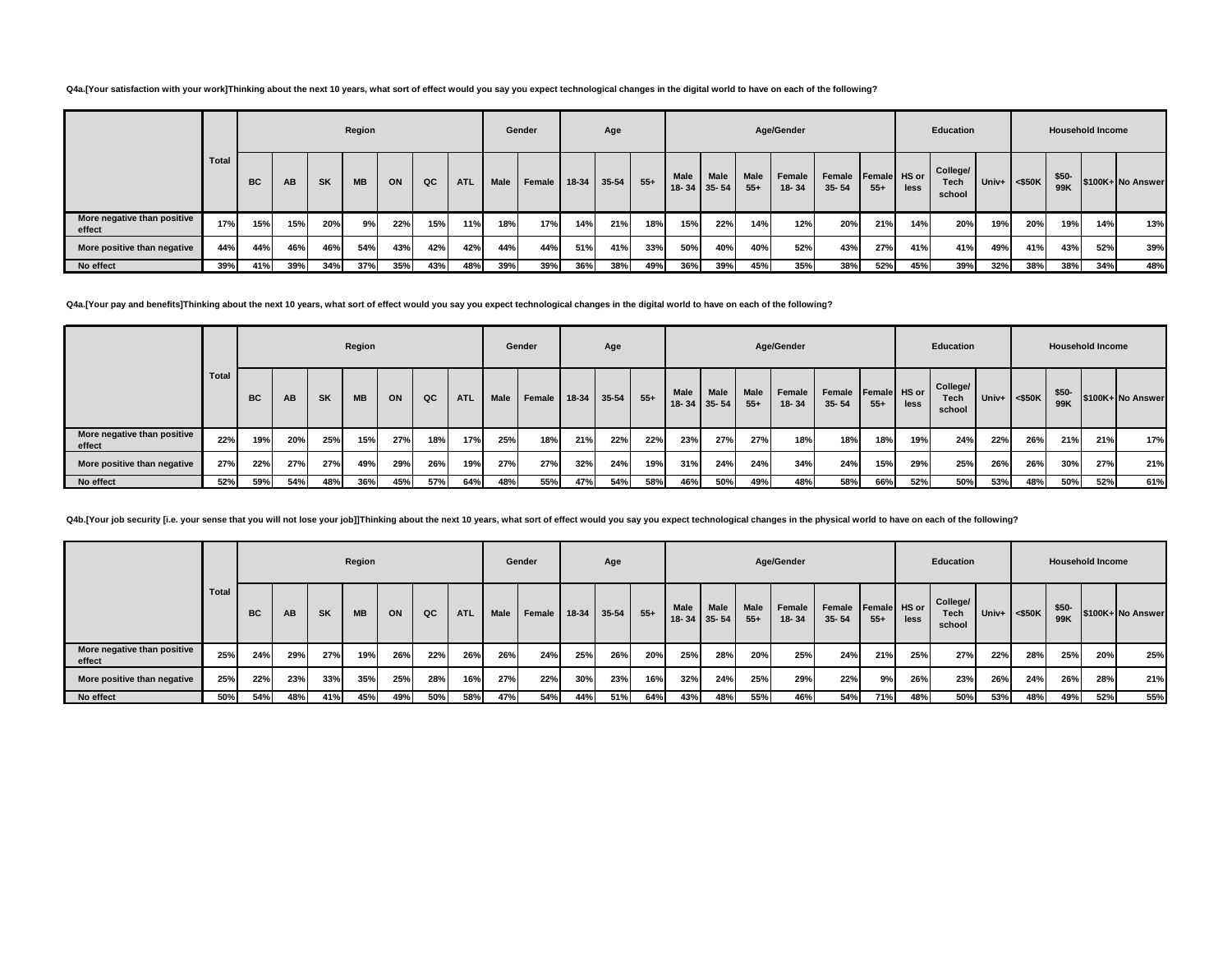**Q4b.[Your satisfaction with your work]Thinking about the next 10 years, what sort of effect would you say you expect technological changes in the physical world to have on each of the following?**

|                                       |       |           |           |           | Region    |     |     |            |             | Gender |     | Age         |        |      |                                  |               | Age/Gender          |                     |                       |      | Education                         |                 |     |               | <b>Household Income</b> |                   |
|---------------------------------------|-------|-----------|-----------|-----------|-----------|-----|-----|------------|-------------|--------|-----|-------------|--------|------|----------------------------------|---------------|---------------------|---------------------|-----------------------|------|-----------------------------------|-----------------|-----|---------------|-------------------------|-------------------|
|                                       | Total | <b>BC</b> | <b>AB</b> | <b>SK</b> | <b>MB</b> | ON  | QC  | <b>ATL</b> | <b>Male</b> | Female |     | 18-34 35-54 | $55 +$ | Male | <b>Male</b><br>$18 - 34$ 35 - 54 | Male<br>$55+$ | Female<br>$18 - 34$ | Female<br>$35 - 54$ | Female HS or<br>$55+$ | less | College/<br><b>Tech</b><br>school | Univ+ $<$ \$50K |     | $$50-$<br>99K |                         | \$100K+ No Answer |
| More negative than positive<br>effect | 18%   | 19%       | 17%       | 22%       | 11%       | 18% | 20% | 9%         | 19%         | 17%    | 18% | 19%         | 15%    | 21%  | 19%                              | 13%           | 15%                 | 19%                 | 16%                   | 16%  | 21%                               | 17%             | 20% | 21%           | 12%                     | 15%               |
| More positive than negative           | 39%   | 37%       | 41%       | 38%       | 46%       | 39% | 39% | 32%        | 39%         | 39%    | 46% | 38%         | 25%    | 46%  | 36%                              | 29%           | 46%                 | 39%                 | 22%                   | 38%  | 37%                               | 43%             | 38% | 38%           | 47%                     | 32%               |
| No effect                             | 43%   | 44%       | 42%       | 40%       | 42%       | 42% | 40% | 58%        | 42%         | 44%    | 36% | 43%         | 60%    | 34%  | 44%                              | 58%           | 39%                 | 42%                 | 62%                   | 46%  | 42%                               | 41%             | 43% | 41%           | 40%                     | 52%               |

**Q4b.[Your pay and benefits]Thinking about the next 10 years, what sort of effect would you say you expect technological changes in the physical world to have on each of the following?**

|                                       |       |     |     |           | Region    |     |     |            |             | Gender |         | Age   |       |                        |                          |               | Age/Gender          |                     |                       |      | Education                  |                    |     |              | <b>Household Income</b> |                   |
|---------------------------------------|-------|-----|-----|-----------|-----------|-----|-----|------------|-------------|--------|---------|-------|-------|------------------------|--------------------------|---------------|---------------------|---------------------|-----------------------|------|----------------------------|--------------------|-----|--------------|-------------------------|-------------------|
|                                       | Total | BC  | AB  | <b>SK</b> | <b>MB</b> | ON  | QC  | <b>ATL</b> | <b>Male</b> | Female | $18-34$ | 35-54 | $55+$ | <b>Male</b><br>$18-34$ | <b>Male</b><br>$35 - 54$ | Male<br>$55+$ | Female<br>$18 - 34$ | Female<br>$35 - 54$ | Female HS or<br>$55+$ | less | College/<br>Tech<br>school | Univ+ $\leq$ \$50K |     | \$50-<br>99K |                         | \$100K+ No Answer |
| More negative than positive<br>effect | 22%   | 19% | 24% | 27%       | 16%       | 26% | 17% | 19%        | 25%         | 18%    | 22%     | 22%   | 23%   | 24%                    | 25%                      | 30%           | 19%                 | 18%                 | 17%                   | 22%  | 23%                        | 21%                | 26% | 22%          | 19%                     | 18%               |
| More positive than negative           | 25%   | 22% | 26% | 20%       | 43%       | 22% | 28% | 24%        | 26%         | 24%    | 32%     | 22%   | 15%   | 32%                    | 23%                      | 19%           | 32%                 | 21%                 | 11%                   | 26%  | 26%                        | 22%                | 24% | 24%          | 26%                     | 25%               |
| No effect                             | 53%   | 59% | 50% | 53%       | 41%       | 52% | 55% | 58%        | 49%         | 58%    | 46%     | 56%   | 62%   | 45%                    | 52%                      | 51%           | 48%                 | 61%                 | 72%                   | 53%  | 52%                        | 56%                | 50% | 54%          | 56%                     | 57%               |

**Q5.[Technological changes in the physical world]Leaving aside work for a moment, generally speaking, what sort of effect would you say each of the following have had on your personal life, over the past few years?**

| <b>Full Sample</b>                    | 1516         | 202       | 154 | 102 | 104       | 506 | 353 | 95         | 741         | 775    | 439         | 529 | 548    | 223         | 275                       | 243                  | 216                 | 254                              | 306   | 638  | 480                               | 399   | 526       | 464                     | 261 | 265               |
|---------------------------------------|--------------|-----------|-----|-----|-----------|-----|-----|------------|-------------|--------|-------------|-----|--------|-------------|---------------------------|----------------------|---------------------|----------------------------------|-------|------|-----------------------------------|-------|-----------|-------------------------|-----|-------------------|
|                                       |              |           |     |     | Region    |     |     |            |             | Gender |             | Age |        |             |                           |                      | Age/Gender          |                                  |       |      | Education                         |       |           | <b>Household Income</b> |     |                   |
|                                       | <b>Total</b> | <b>BC</b> | AB  | SK  | <b>MB</b> | ON  | QC  | <b>ATL</b> | <b>Male</b> | Female | 18-34 35-54 |     | $55 +$ | <b>Male</b> | Male<br>$18 - 34$ 35 - 54 | <b>Male</b><br>$55+$ | Female<br>$18 - 34$ | Female Female HS or<br>$35 - 54$ | $55+$ | less | College/<br><b>Tech</b><br>school | Univ+ | $<$ \$50K | $$50-$<br>99K           |     | \$100K+ No Answer |
| More negative than positive<br>effect | 16%          | 15%       | 16% | 20% | 11%       | 19% | 14% | 10%        | 15%         | 17%    | 15%         | 19% | 14%    | 13%         | 17%                       | 15%                  | 17%                 | 22%                              | 13%   | 15%  | 19%                               | 14%   | 20%       | 15%                     | 15% | 11%               |
| More positive than negative           | 59%          | 62%       | 64% | 63% | 67%       | 59% | 55% | 62%        | 62%         | 56%    | 62%         | 58% | 58%    | 68%         | 61%                       | 59%                  | 56%                 | 55%                              | 58%   | 56%  | 59%                               | 66%   | 54%       | 60%                     | 69% | 58%               |
| No effect                             | 25%          | 23%       | 21% | 17% | 22%       | 23% | 31% | 29%        | 23%         | 27%    | 23%         | 23% | 28%    | 19%         | 22%                       | 26%                  | 27%                 | 24%                              | 30%   | 29%  | 22%                               | 21%   | 26%       | 25%                     | 16% | 30%               |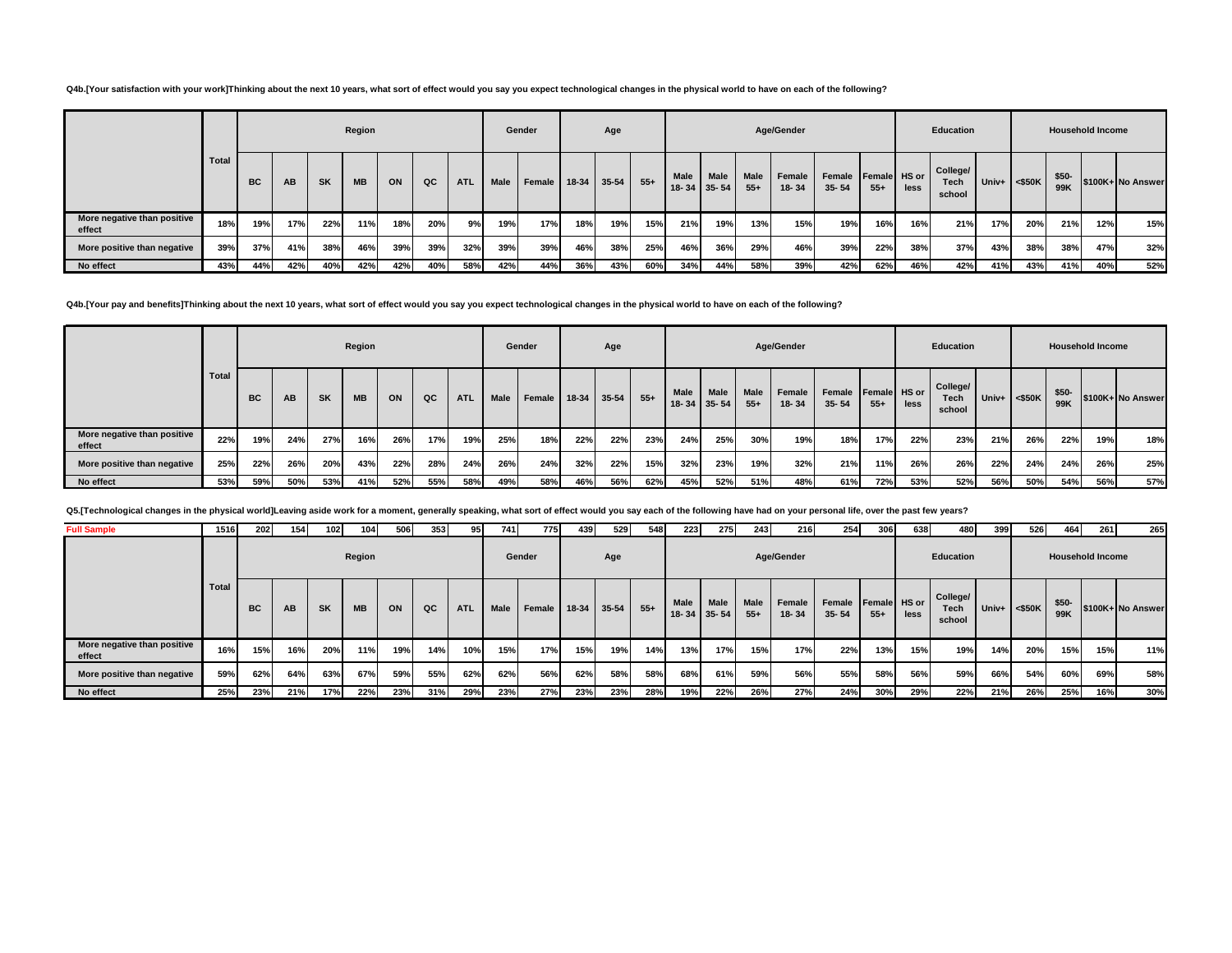# **Q5.[Technological changes in the digital world]Leaving aside work for a moment, generally speaking, what sort of effect would you say each of the following have had on your personal life, over the past few years?**

|                                                                 |       |           |     |           | Region    |     |     |            |             | Gender |       | Age   |       |                      |                          |                      | Age/Gender      |                     |                       |      | Education                         |       |           |              | <b>Household Income</b> |                   |
|-----------------------------------------------------------------|-------|-----------|-----|-----------|-----------|-----|-----|------------|-------------|--------|-------|-------|-------|----------------------|--------------------------|----------------------|-----------------|---------------------|-----------------------|------|-----------------------------------|-------|-----------|--------------|-------------------------|-------------------|
|                                                                 | Total | <b>BC</b> | AB  | <b>SK</b> | <b>MB</b> | ON  | QC  | <b>ATL</b> | Male        | Female | 18-34 | 35-54 | $55+$ | <b>Male</b><br>18-34 | Male<br>$35 - 54$        | <b>Male</b><br>$55+$ | Female<br>18-34 | Female<br>$35 - 54$ | Female HS or<br>$55+$ | less | College/<br><b>Tech</b><br>school | Univ+ | $<$ \$50K | \$50-<br>99K |                         | \$100K+ No Answer |
| More negative than positive<br>effect                           | 13%   | 14%       | 13% | 15%       | 8%        | 14% | 14% | 6%         | 13%         | 13%    | 11%   | 15%   | 13%   | 13%                  | 14%                      | 13%                  | 10%             | 16%                 | 12%                   | 13%  | 15%                               | 13%   | 16%       | 12%          | 13%                     | 10%               |
| More positive than negative                                     | 69%   | 70%       | 72% | 71%       | 74%       | 69% | 63% | 76%        | 71%         | 67%    | 71%   | 68%   | 68%   | 72%                  | 70%                      | 70%                  | 69%             | 67%                 | 66%                   | 64%  | 70%                               | 75%   | 65%       | 71%          | 74%                     | 66%               |
| No effect                                                       | 18%   | 16%       | 15% | 15%       | 18%       | 17% | 23% | 18%        | 16%         | 20%    | 18%   | 16%   | 20%   | 15%                  | 16%                      | 17%                  | 21%             | 17%                 | 22%                   | 23%  | 16%                               | 13%   | 19%       | 17%          | 13%                     | 23%               |
| <b>Overall Outlook</b>                                          |       |           |     |           |           |     |     |            |             |        |       |       |       |                      |                          |                      |                 |                     |                       |      |                                   |       |           |              |                         |                   |
| <b>Sample Size (employed</b><br>individuals) continues until Q6 | 886   | 113       | 106 | 61        | 53        | 310 | 198 | 60         | 453         | 433    | 276   | 448   | 162   | 142                  | 237                      | 74                   | 134             | 211                 | 88                    | 316  | 315                               | 254   | 277       | 293          | 194                     | 121               |
|                                                                 |       |           |     |           | Region    |     |     |            |             | Gender |       | Age   |       |                      |                          |                      | Age/Gender      |                     |                       |      | <b>Education</b>                  |       |           |              | <b>Household Income</b> |                   |
|                                                                 | Total | <b>BC</b> | AB  | <b>SK</b> | <b>MB</b> | ON  | QC  | <b>ATL</b> | <b>Male</b> | Female | 18-34 | 35-54 | $55+$ | Male<br>18-34        | <b>Male</b><br>$35 - 54$ | Male<br>$55+$        | Female<br>18-34 | Female<br>$35 - 54$ | Female HS or<br>$55+$ | less | College/<br><b>Tech</b><br>school | Univ+ | $<$ \$50K | \$50-<br>99K |                         | \$100K+ No Answer |
| More negative than positive                                     | 27%   | 25%       | 29% | 31%       | 11%       | 33% | 20% | 24%        | 29%         | 25%    | 23%   | 30%   | 25%   | 25%                  | 33%                      | 26%                  | 21%             | 27%                 | 25%                   | 24%  | 29%                               | 28%   | 32%       | 26%          | 23%                     | 26%               |
| <b>Neutral</b>                                                  | 22%   | 24%       | 18% | 19%       | 26%       | 20% | 24% | 29%        | 19%         | 25%    | 22%   | 20%   | 29%   | 17%                  | 19%                      | 23%                  | 27%             | 20%                 | 35%                   | 28%  | 20%                               | 17%   | 26%       | 18%          | 17%                     | 28%               |
| A little more Positive than<br>negative                         | 26%   | 27%       | 33% | 22%       | 29%       | 22% | 30% | 26%        | 27%         | 25%    | 27%   | 25%   | 28%   | 30%                  | 25%                      | 31%                  | 24%             | 25%                 | 25%                   | 21%  | 29%                               | 30%   | 20%       | 30%          | 30%                     | 27%               |
| More positive than negative                                     | 25%   | 24%       | 21% | 28%       | 34%       | 25% | 25% | 22%        | 24%         | 25%    | 29%   | 25%   | 18%   | 29%                  | 22%                      | 21%                  | 28%             | 28%                 | 16%                   | 27%  | 22%                               | 25%   | 23%       | 25%          | 30%                     | 19%               |

**Job Security**

|                             |       |           |           |           | Region    |     |     |            |      | Gender |             | Age |       |                          |                          |                      | Age/Gender      |                                  |       |      | Education                  |     |                 |               | <b>Household Income</b> |                   |
|-----------------------------|-------|-----------|-----------|-----------|-----------|-----|-----|------------|------|--------|-------------|-----|-------|--------------------------|--------------------------|----------------------|-----------------|----------------------------------|-------|------|----------------------------|-----|-----------------|---------------|-------------------------|-------------------|
|                             | Total | <b>BC</b> | <b>AB</b> | <b>SK</b> | <b>MB</b> | ON  | QC  | <b>ATL</b> | Male | Female | 18-34 35-54 |     | $55+$ | <b>Male</b><br>$18 - 34$ | <b>Male</b><br>$35 - 54$ | <b>Male</b><br>$55+$ | Female<br>18-34 | Female Female HS or<br>$35 - 54$ | $55+$ | less | College/<br>Tech<br>school |     | Univ+ $<$ \$50K | $$50-$<br>99K |                         | \$100K+ No Answer |
| More negative than positive | 27%   | 25%       | 28%       | 23%       | 11%       | 30% | 21% | 40%        | 28%  | 26%    | 28%         | 28% | 22%   | 27%                      | 31%                      | 21%                  | 29%             | 25%                              | 23%   | 25%  | 30%                        | 26% | 33%             | 25%           | 20%                     | 29%               |
| <b>Neutral</b>              | 40%   | 43%       | 42%       | 39%       | 41%       | 38% | 43% | 36%        | 37%  | 44%    | 35%         | 40% | 47%   | 31%                      | 40%                      | 38%                  | 40%             | 41%                              | 55%   | 42%  | 40%                        | 38% | 37%             | 42%           | 42%                     | 41%               |
| More positive than negative | 33%   | 32%       | 30%       | 38%       | 48%       | 33% | 36% | 24%        | 35%  | 31%    | 37%         | 31% | 30%   | 42%                      | 29%                      | 41%                  | 32%             | 34%                              | 22%   | 33%  | 31%                        | 36% | 31%             | 33%           | 38%                     | 30%               |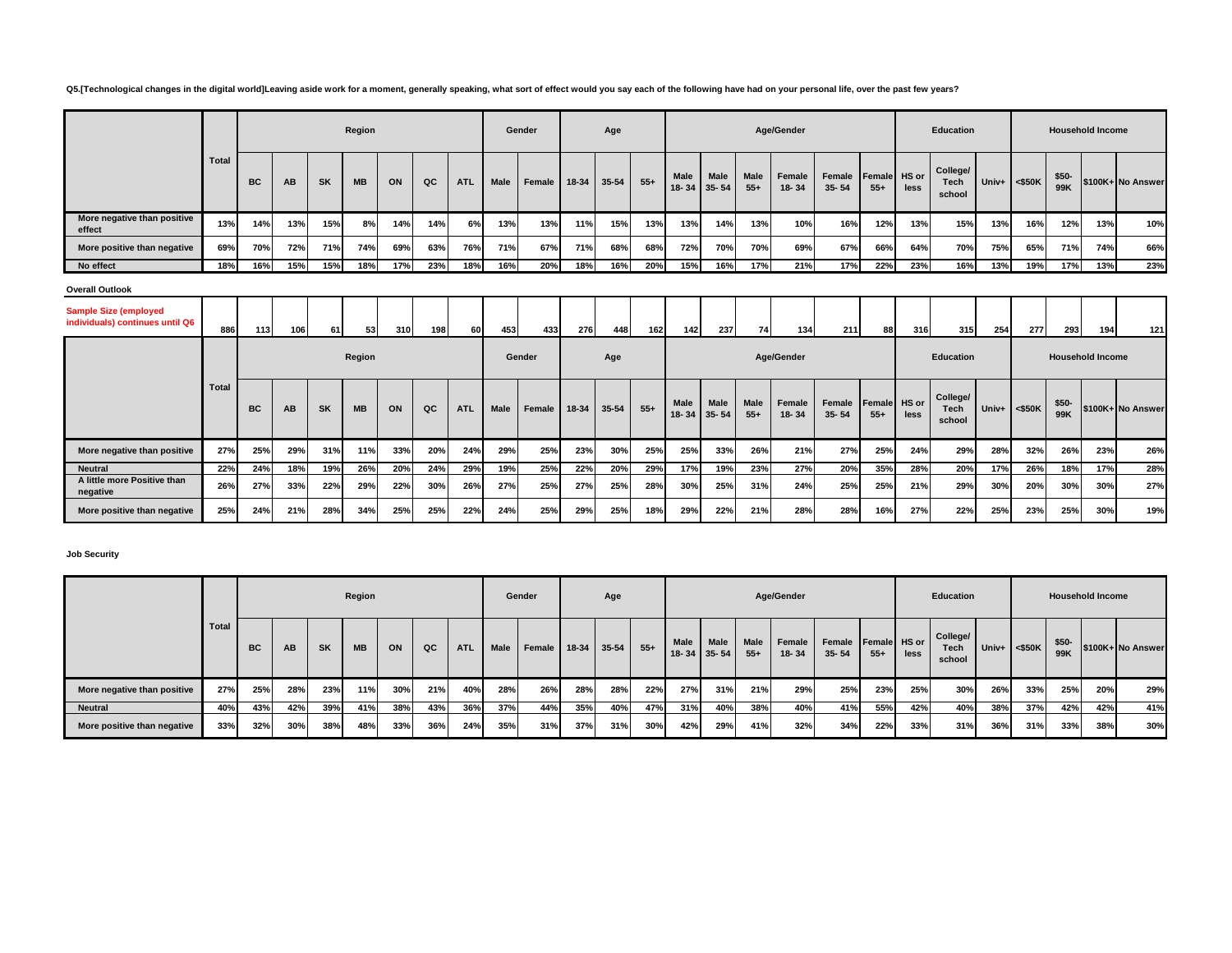#### **Job Satisfaction**

|                             |       |     |     |     | Region    |     |     |            |      | Gender |             | Age |       |                          |                   |                      | Age/Gender      |                     |                       |      | Education                  |     |                 | <b>Household Income</b> |     |                   |
|-----------------------------|-------|-----|-----|-----|-----------|-----|-----|------------|------|--------|-------------|-----|-------|--------------------------|-------------------|----------------------|-----------------|---------------------|-----------------------|------|----------------------------|-----|-----------------|-------------------------|-----|-------------------|
|                             | Total | BC  | AB  | SK  | <b>MB</b> | ON  | QC  | <b>ATL</b> | Male | Female | 18-34 35-54 |     | $55+$ | <b>Male</b><br>$18 - 34$ | Male<br>$35 - 54$ | <b>Male</b><br>$55+$ | Female<br>18-34 | Female<br>$35 - 54$ | Female HS or<br>$55+$ | less | College/<br>Tech<br>school |     | Univ+ $<$ \$50K | $$50-$<br>99K           |     | \$100K+ No Answer |
| More negative than positive | 16%   | 16% | 15% | 20% | 5%        | 19% | 13% | 11%        | 17%  | 14%    | 12%         | 19% | 13%   | 16%                      | 20%               | 11%                  | 8%              | 19%                 | 14%                   | 14%  | 17%                        | 17% | 17%             | 17%                     | 13% | 14%               |
| <b>Neutral</b>              | 30%   | 30% | 32% | 27% | 32%       | 31% | 31% | 24%        | 28%  | 32%    | 30%         | 28% | 37%   | 26%                      | 28%               | 33%                  | 34%             | 28%                 | 41%                   | 37%  | 28%                        | 25% | 35%             | 30%                     | 23% | 32%               |
| More positive than negative | 54%   | 53% | 53% | 53% | 63%       | 50% | 56% | 65%        | 55%  | 53%    | 58%         | 53% | 50%   | 58%                      | 52%               | 56%                  | 58%             | 53%                 | 45%                   | 49%  | 55%                        | 59% | 48%             | 53%                     | 64% | 54%               |

# **Pay & Benefits**

|                             |       |           |     |           | Region    |     |     |            |             | Gender |               | Age |       |      |                                  |                      | Age/Gender                 |                     |                       |      | Education                         |       |           |              | <b>Household Income</b> |                   |
|-----------------------------|-------|-----------|-----|-----------|-----------|-----|-----|------------|-------------|--------|---------------|-----|-------|------|----------------------------------|----------------------|----------------------------|---------------------|-----------------------|------|-----------------------------------|-------|-----------|--------------|-------------------------|-------------------|
|                             | Total | <b>BC</b> | AB  | <b>SK</b> | <b>MB</b> | ON  | QC  | <b>ATL</b> | <b>Male</b> | Female | $18-34$ 35-54 |     | $55+$ | Male | <b>Male</b><br>$18 - 34$ 35 - 54 | <b>Male</b><br>$55+$ | <b>Female</b><br>$18 - 34$ | Female<br>$35 - 54$ | Female HS or<br>$55+$ | less | College/<br><b>Tech</b><br>school | Univ+ | $<$ \$50K | \$50-<br>99K |                         | \$100K+ No Answer |
| More negative than positive | 27%   | 24%       | 31% | 29%       | 15%       | 33% | 18% | 32%        | 31%         | 24%    | 26%           | 29% | 26%   | 27%  | 34%                              | 31%                  | 26%                        | 23%                 | 22%                   | 25%  | 29%                               | 29%   | 32%       | 24%          | 25%                     | 31%               |
| <b>Neutral</b>              | 37%   | 41%       | 34% | 32%       | 32%       | 33% | 44% | 40%        | 32%         | 42%    | 32%           | 36% | 48%   | 29%  | 32%                              | 37%                  | 36%                        | 40%                 | 57%                   | 40%  | 36%                               | 35%   | 36%       | 36%          | 37%                     | 41%               |
| More positive than negative | 36%   | 34%       | 35% | 39%       | 53%       | 35% | 38% | 28%        | 36%         | 35%    | 41%           | 35% | 26%   | 43%  | 34%                              | 32%                  | 39%                        | 37%                 | 21%                   | 35%  | 35%                               | 37%   | 32%       | 40%          | 38%                     | 28%               |

# **Job Security and technology - past 10 years**

|                             |       |           |     |           | Region    |     |     |     |             | Gender |         | Age       |       |                   |                          |                      | Age/Gender          |                                  |       |      | Education                         |       |           |              | <b>Household Income</b> |                   |
|-----------------------------|-------|-----------|-----|-----------|-----------|-----|-----|-----|-------------|--------|---------|-----------|-------|-------------------|--------------------------|----------------------|---------------------|----------------------------------|-------|------|-----------------------------------|-------|-----------|--------------|-------------------------|-------------------|
|                             | Total | <b>BC</b> | AB  | <b>SK</b> | <b>MB</b> | ON  | QC  | ATL | <b>Male</b> | Female | $18-34$ | $35 - 54$ | $55+$ | Male<br>$18 - 34$ | <b>Male</b><br>$35 - 54$ | <b>Male</b><br>$55+$ | Female<br>$18 - 34$ | Female Female HS or<br>$35 - 54$ | $55+$ | less | College/<br><b>Tech</b><br>school | Univ+ | $<$ \$50K | \$50-<br>99K |                         | \$100K+ No Answer |
| More negative than postive  | 19%   | 14%       | 17% | 19%       | 11%       | 24% | 16% | 19% | 21%         | 17%    | 20%     | 21%       | 14%   | 25%               | 23%                      | 11%                  | 16%                 | 18%                              | 16%   | 17%  | 20%                               | 21%   | 25%       | 17%          | 17%                     | 15%               |
| <b>Neutral</b>              | 52%   | 53%       | 55% | 46%       | 57%       | 48% | 51% | 62% | 48%         | 56%    | 46%     | 52%       | 61%   | 39%               | 52%                      | 54%                  | 53%                 | 53%                              | 66%   | 56%  | 52%                               | 46%   | 53%       | 52%          | 46%                     | 59%               |
| More positive than negative | 29%   | 32%       | 28% | 35%       | 32%       | 27% | 33% | 19% | 31%         | 27%    | 34%     | 27%       | 26%   | 36%               | 26%                      | 35%                  | 31%                 | 29%                              | 18%   | 27%  | 28%                               | 33%   | 22%       | 31%          | 37%                     | 26%               |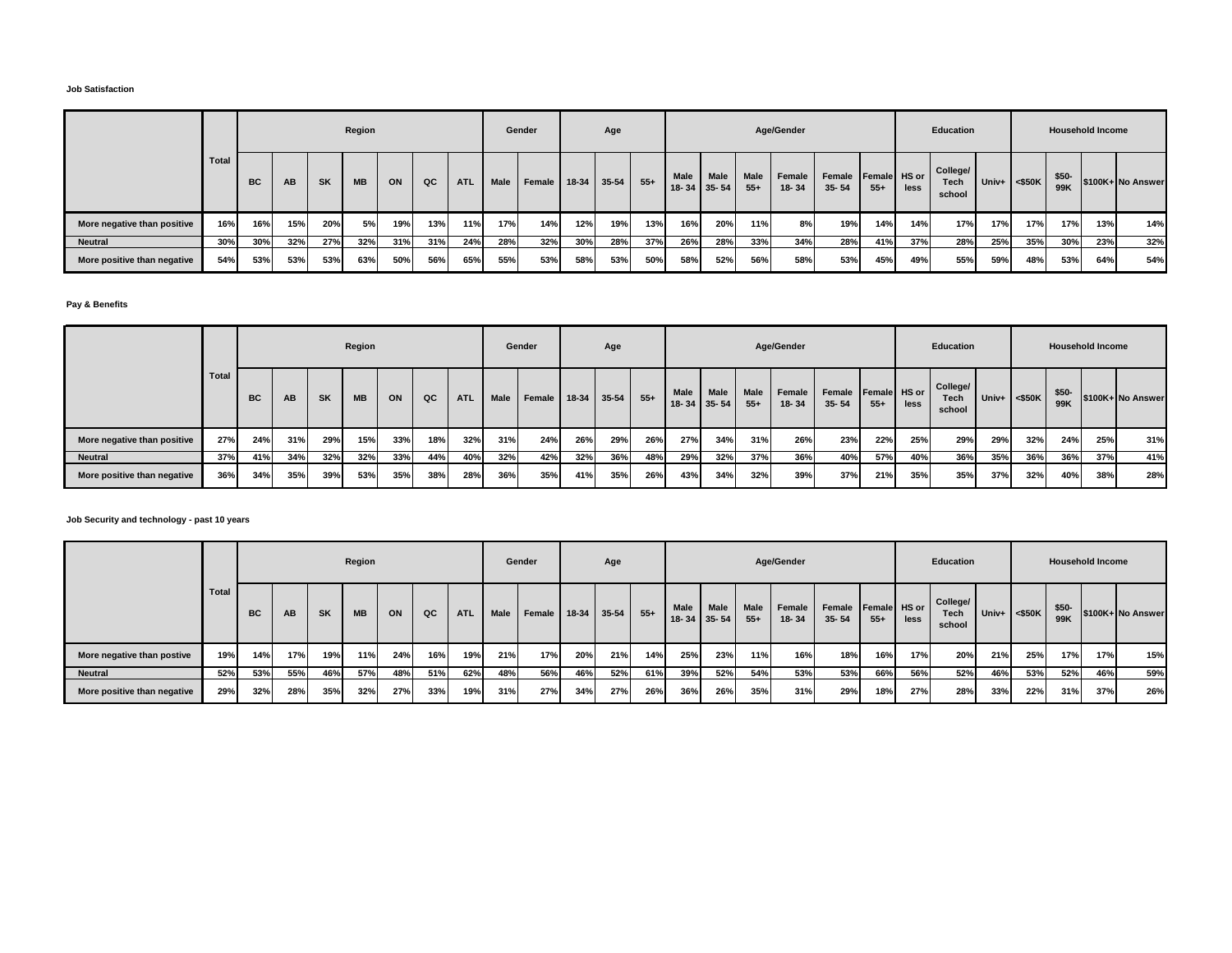#### **Job Security and technology - next 10 years**

|                             |       |           |     |           | Region    |     |     |            |             | Gender |     | Age         |        |      |                           |                      | Age/Gender      |                                  |       |      | Education                         |                 |     |               | <b>Household Income</b> |                   |
|-----------------------------|-------|-----------|-----|-----------|-----------|-----|-----|------------|-------------|--------|-----|-------------|--------|------|---------------------------|----------------------|-----------------|----------------------------------|-------|------|-----------------------------------|-----------------|-----|---------------|-------------------------|-------------------|
|                             | Total | <b>BC</b> | AB  | <b>SK</b> | <b>MB</b> | ON  | QC  | <b>ATL</b> | <b>Male</b> | Female |     | 18-34 35-54 | $55 +$ | Male | Male<br>$18 - 34$ 35 - 54 | <b>Male</b><br>$55+$ | Female<br>18-34 | Female Female HS or<br>$35 - 54$ | $55+$ | less | College/<br><b>Tech</b><br>school | Univ+ $<$ \$50K |     | $$50-$<br>99K |                         | \$100K+ No Answer |
| More negative than postive  | 28%   | 29%       | 31% | 26%       | 12%       | 29% | 20% | 40%        | 28%         | 27%    | 28% | 30%         | 22%    | 23%  | 33%                       | 20%                  | 33%             | 25%                              | 25%   | 25%  | 32%                               | 26%             | 32% | 26%           | 24%                     | 29%               |
| <b>Neutral</b>              | 47%   | 50%       | 46% | 43%       | 44%       | 45% | 51% | 40%        | 44%         | 49%    | 43% | 46%         | 56%    | 44%  | 42%                       | 51%                  | 41%             | 50%                              | 61%   | 49%  | 43%                               | 48%             | 44% | 47%           | 46%                     | 52%               |
| More positive than negative | 26%   | 21%       | 23% | 32%       | 43%       | 26% | 29% | 19%        | 28%         | 23%    | 30% | 25%         | 21%    | 33%  | 25%                       | 29%                  | 26%             | 25%                              | 15%   | 26%  | 25%                               | 26%             | 24% | 27%           | 30%                     | 20%               |

#### **Job Satisfaction and technology - past 10 years**

|                             |       |           |     |           | Region    |     |     |            |      | Gender |     | Age         |       |      |                            |                      | Age/Gender      |                                  |       |      | Education                         |                 |     |               | <b>Household Income</b> |                   |
|-----------------------------|-------|-----------|-----|-----------|-----------|-----|-----|------------|------|--------|-----|-------------|-------|------|----------------------------|----------------------|-----------------|----------------------------------|-------|------|-----------------------------------|-----------------|-----|---------------|-------------------------|-------------------|
|                             | Total | <b>BC</b> | AB  | <b>SK</b> | <b>MB</b> | ON  | QC  | <b>ATL</b> | Male | Female |     | 18-34 35-54 | $55+$ | Male | <b>Male</b><br>18-34 35-54 | <b>Male</b><br>$55+$ | Female<br>18-34 | Female Female HS or<br>$35 - 54$ | $55+$ | less | College/<br><b>Tech</b><br>school | Univ+ $<$ \$50K |     | $$50-$<br>99K |                         | \$100K+ No Answer |
| More negative than postive  | 13%   | 12%       | 13% | 13%       | 9%        | 16% | 10% | 5%         | 14%  | 12%    | 13% | 14%         | 9%    | 14%  | 16%                        | 6%                   | 12%             | 12%                              | 11%   | 11%  | 13%                               | 15%             | 14% | 14%           | 11%                     | 10%               |
| <b>Neutral</b>              | 36%   | 42%       | 34% | 37%       | 42%       | 36% | 36% | 29%        | 34%  | 38%    | 34% | 36%         | 41%   | 31%  | 35%                        | 37%                  | 36%             | 37%                              | 44%   | 43%  | 34%                               | 31%             | 38% | 36%           | 27%                     | 45%               |
| More positive than negative | 51%   | 46%       | 53% | 51%       | 49%       | 48% | 54% | 66%        | 52%  | 50%    | 53% | 50%         | 50%   | 55%  | 49%                        | 57%                  | 52%             | 52%                              | 45%   | 47%  | 53%                               | 54%             | 48% | 50%           | 62%                     | 46%               |

# **Job Satisfaction and technology - next 10 years**

|                             |              |           |     |           | Region    |     |     |            |             | Gender |             | Age |       |                            |      |                      | Age/Gender          |                     |                       |      | Education                         |                    |     | <b>Household Income</b> |     |                   |
|-----------------------------|--------------|-----------|-----|-----------|-----------|-----|-----|------------|-------------|--------|-------------|-----|-------|----------------------------|------|----------------------|---------------------|---------------------|-----------------------|------|-----------------------------------|--------------------|-----|-------------------------|-----|-------------------|
|                             | <b>Total</b> | <b>BC</b> | AB  | <b>SK</b> | <b>MB</b> | ON  | QC  | <b>ATL</b> | <b>Male</b> | Female | 18-34 35-54 |     | $55+$ | <b>Male</b><br>18-34 35-54 | Male | <b>Male</b><br>$55+$ | Female<br>$18 - 34$ | Female<br>$35 - 54$ | Female HS or<br>$55+$ | less | College/<br><b>Tech</b><br>school | Univ+ $\leq$ \$50K |     | \$50-<br>99K            |     | \$100K+ No Answer |
| More negative than postive  | 18%          | 19%       | 17% | 24%       | 5%        | 22% | 15% | 12%        | 19%         | 17%    | 14%         | 20% | 18%   | 18%                        | 21%  | 14%                  | 10%                 | 19%                 | 21%                   | 15%  | 21%                               | 17%                | 21% | 20%                     | 14% | 14%               |
| <b>Neutral</b>              | 38%          | 37%       | 39% | 38%       | 37%       | 36% | 43% | 42%        | 38%         | 39%    | 36%         | 36% | 49%   | 35%                        | 36%  | 46%                  | 37%                 | 35%                 | 51%                   | 46%  | 35%                               | 33%                | 40% | 38%                     | 35% | 42%               |
| More positive than negative | 44%          | 44%       | 45% | 38%       | 58%       | 42% | 43% | 46%        | 43%         | 44%    | 50%         | 44% | 33%   | 47%                        | 42%  | 39%                  | 53%                 | 45%                 | 28%                   | 39%  | 44%                               | 49%                | 40% | 42%                     | 51% | 43%               |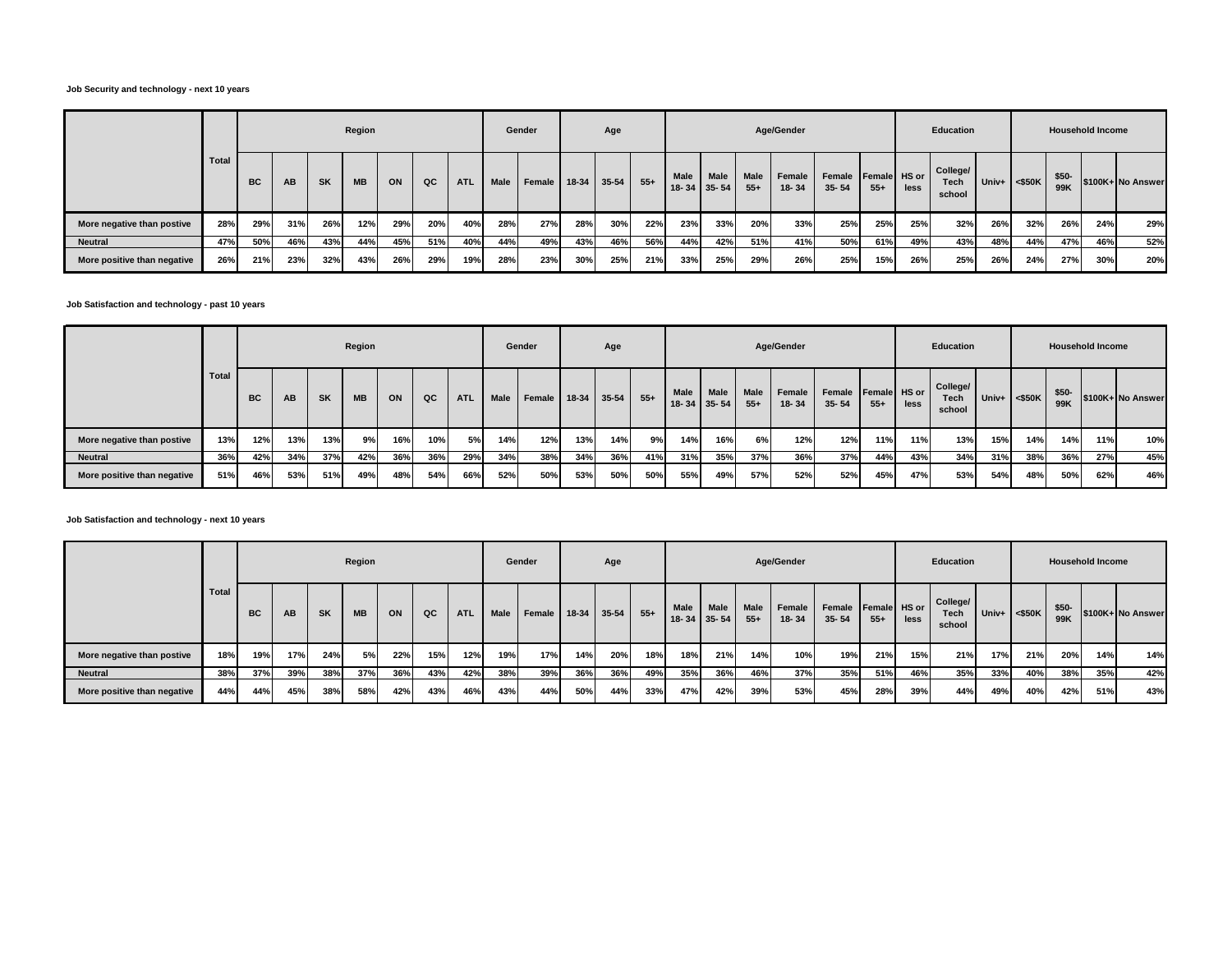### **Pay and technology - past 10 years**

|                             |       |           |     |           | Region    |     |     |            |             | Gender | Age         |     |       | Age/Gender           |                          |                      |                 |                                  |       |      | Education                         |                 | <b>Household Income</b> |               |     |                   |  |
|-----------------------------|-------|-----------|-----|-----------|-----------|-----|-----|------------|-------------|--------|-------------|-----|-------|----------------------|--------------------------|----------------------|-----------------|----------------------------------|-------|------|-----------------------------------|-----------------|-------------------------|---------------|-----|-------------------|--|
|                             | Total | <b>BC</b> | AB  | <b>SK</b> | <b>MB</b> | ON  | QC  | <b>ATL</b> | <b>Male</b> | Female | 18-34 35-54 |     | $55+$ | <b>Male</b><br>18-34 | <b>Male</b><br>$35 - 54$ | <b>Male</b><br>$55+$ | Female<br>18-34 | Female Female HS or<br>$35 - 54$ | $55+$ | less | College/<br><b>Tech</b><br>school | Univ+ $<$ \$50K |                         | $$50-$<br>99K |     | \$100K+ No Answer |  |
| More negative than postive  | 23%   | 18%       | 22% | 20%       | 20%       | 28% | 15% | 26%        | 25%         | 20%    | 25%         | 23% | 19%   | 27%                  | 25%                      | 19%                  | 22%             | 20%                              | 18%   | 19%  | 27%                               | 21%             | 28%                     | 20%           | 18% | 25%               |  |
| <b>Neutral</b>              | 47%   | 52%       | 47% | 44%       | 38%       | 44% | 51% | 44%        | 43%         | 50%    | 43%         | 47% | 54%   | 35%                  | 47%                      | 49%                  | 50%             | 47%                              | 59%   | 51%  | 43%                               | 46%             | 45%                     | 47%           | 48% | 48%               |  |
| More positive than negative | 31%   | 31%       | 31% | 36%       | 42%       | 27% | 34% | 30%        | 32%         | 29%    | 33%         | 31% | 27%   | 37%                  | 29%                      | 32%                  | 28%             | 33%                              | 23%   | 30%  | 30%                               | 32%             | 28%                     | 33%           | 34% | 27%               |  |

### **Pay and technology - next 10 years**

|                             |       |     |     |           | Region    |     |     |            |             | Gender | Age           |     |        | Age/Gender        |                          |                      |                 |                                  |       |      | Education                  |       | <b>Household Income</b> |               |     |                   |  |
|-----------------------------|-------|-----|-----|-----------|-----------|-----|-----|------------|-------------|--------|---------------|-----|--------|-------------------|--------------------------|----------------------|-----------------|----------------------------------|-------|------|----------------------------|-------|-------------------------|---------------|-----|-------------------|--|
|                             | Total | BC  | AB  | <b>SK</b> | <b>MB</b> | ON  | QC  | <b>ATL</b> | <b>Male</b> | Female | $18-34$ 35-54 |     | $55 +$ | Male<br>$18 - 34$ | <b>Male</b><br>$35 - 54$ | <b>Male</b><br>$55+$ | Female<br>18-34 | Female Female HS or<br>$35 - 54$ | $55+$ | less | College/<br>Tech<br>school | Univ+ | $<$ \$50K               | $$50-$<br>99K |     | \$100K+ No Answer |  |
| More negative than postive  | 23%   | 22% | 26% | 30%       | 11%       | 27% | 17% | 19%        | 27%         | 19%    | 22%           | 23% | 24%    | 26%               | 27%                      | 28%                  | 18%             | 19%                              | 20%   | 22%  | 23%                        | 24%   | 28%                     | 20%           | 22% | 21%               |  |
| <b>Neutral</b>              | 51%   | 58% | 46% | 48%       | 45%       | 47% | 56% | 56%        | 46%         | 55%    | 45%           | 52% | 58%    | 43%               | 48%                      | 50%                  | 48%             | 56%                              | 65%   | 53%  | 48%                        | 51%   | 48%                     | 53%           | 49% | 56%               |  |
| More positive than negative | 26%   | 21% | 28% | 21%       | 44%       | 26% | 28% | 25%        | 27%         | 26%    | 33%           | 25% | 19%    | 32%               | 25%                      | 23%                  | 34%             | 25%                              | 15%   | 24%  | 29%                        | 25%   | 24%                     | 28%           | 29% | 24%               |  |

**Overall Satisfaction with the past**

|                             |              |           |     |           | Region    |     |     |            |      | Gender |             | Age |       |      |                     |                      | Age/Gender      |                                  |       |      | Education                         |       |           |               | <b>Household Income</b> |                   |
|-----------------------------|--------------|-----------|-----|-----------|-----------|-----|-----|------------|------|--------|-------------|-----|-------|------|---------------------|----------------------|-----------------|----------------------------------|-------|------|-----------------------------------|-------|-----------|---------------|-------------------------|-------------------|
|                             | <b>Total</b> | <b>BC</b> | AB  | <b>SK</b> | <b>MB</b> | ON  | QC  | <b>ATL</b> | Male | Female | 18-34 35-54 |     | $55+$ | Male | Male<br>18-34 35-54 | <b>Male</b><br>$55+$ | Female<br>18-34 | Female Female HS or<br>$35 - 54$ | $55+$ | less | College/<br><b>Tech</b><br>school | Univ+ | $<$ \$50K | $$50-$<br>99K |                         | \$100K+ No Answer |
| More negative than positive | 22%          | 19%       | 24% | 20%       | 16%       | 27% | 17% | 22%        | 22%  | 22%    | 23%         | 24% | 17%   | 23%  | 25%                 | 14%                  | 24%             | 23%                              | 19%   | 19%  | 26%                               | 23%   | 28%       | 20%           | 17%                     | 23%               |
| <b>Neutral</b>              | 27%          | 30%       | 23% | 28%       | 29%       | 27% | 28% | 24%        | 27%  | 27%    | 24%         | 27% | 33%   | 23%  | 28%                 | 29%                  | 25%             | 25%                              | 36%   | 34%  | 24%                               | 22%   | 29%       | 27%           | 23%                     | 30%               |
| More positive than negative | 51%          | 50%       | 53% | 52%       | 55%       | 46% | 55% | 53%        | 51%  | 50%    | 53%         | 49% | 51%   | 54%  | 47%                 | 57%                  | 51%             | 52%                              | 45%   | 48%  | 51%                               | 55%   | 43%       | 53%           | 61%                     | 47%               |